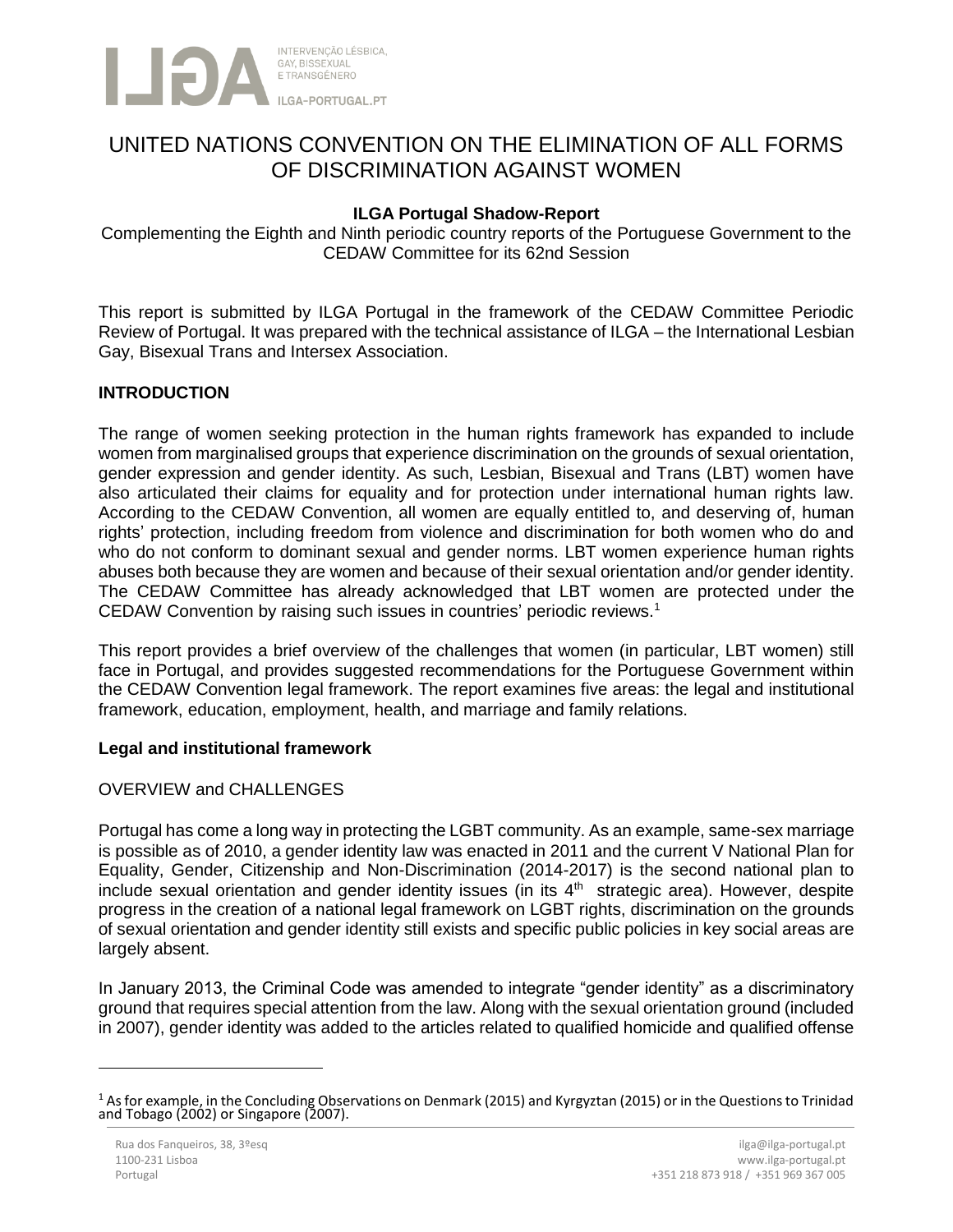

to physical integrity, establishing aggravating circumstances if there is motivation related to the victim's sexual orientation and/or gender identity of the victim. However, **though it is possible to present charges, the complaint registration system does not register the motivation of the crime, and as such there is no available official data on hate crimes committed against LBT women**. As a result of this disregard of the rates of such crimes, **there is no public policy to combat hate crimes against the LGBT community nor any appropriate training available to key stakeholders** (i.e. security forces, the judiciary and prison guards), which undermines the adequate response capacity of key professionals (including victim support services) and effective investigation and redress for such crimes.

ILGA Portugal annually contributes to the OSCE Hate Crime Report with specific data on hate crimes committed against the LGBT community in Portugal. Furthermore, and as of 2013, the organisation collects hate crime reports via the Observatory on Discrimination. <sup>2</sup> **According to the 2014 Report, out of the 339 reports, 198 are hate crimes according to the OSCE definitions; 43% of the victims identified themselves as women, 2% as trans women and 0,6% as intersex. In 93% of the reports, the situation was not reported to the competent authorities.**

In addition, though the V National Plan for Prevention and Combat of Domestic and Gender Violence 2014-2017 (the first of its kind to include LGBT issues) mandates, under measure no. 48, that key professionals should be trained for interactions with LGBT people, these trainings are clearly not sufficient, also in number, to reach out to the various stakeholders involved in the domestic violence phenomena and victim support services. On the one hand **there are several misconceptions about domestic violence in same-sex couples<sup>3</sup> and very little data available on the topic, on the other hand the large majority of professionals in the field fail to frame ill-treatment, abuse and consequent homelessness of young LGBT people as domestic violence** (and activate the legal framework and protection measures available in the context of domestic violence). Furthermore, **emergency shelters' staff are not prepared to deal with sexual orientation and gender identity issues** and are largely run by religious institutions that have been known to engage in discriminatory practices.

Additionally, though the Labour Code has been recently amended to also include the prohibition of discrimination on the grounds of gender identity - it already included sexual orientation - **there are no specific public policies, strategies or guidelines for an inclusive workplace environment nor a public body mandated to address complaints of discrimination on the grounds of sexual orientation and gender identity in the workplace**.

Finally, **there is no specific legislation prohibiting discrimination on the grounds of sexual orientation and gender identity in access to goods and services**.

## RECOMMENDATIONS:

**-** The Government should include gender identity as a prohibited ground for discrimination under Article 13 of the Constitution, and adopt a comprehensive anti-discrimination law inclusive of sexual orientation and gender identity issues. In addition, it should include references to sexual orientation and gender identity in existing legislation on specific issues (e.g. in health and social protection areas).

 $\overline{a}$ 

 $2<sup>2</sup>$  More information is available, in Portuguese, at: www.ilga-portugal.pt/observatorio.

<sup>&</sup>lt;sup>3</sup> E.g. domestic violence is less frequent in same-sex couples than in different-sex couples; physical violence is less common in lesbian couples because they are both women, etc.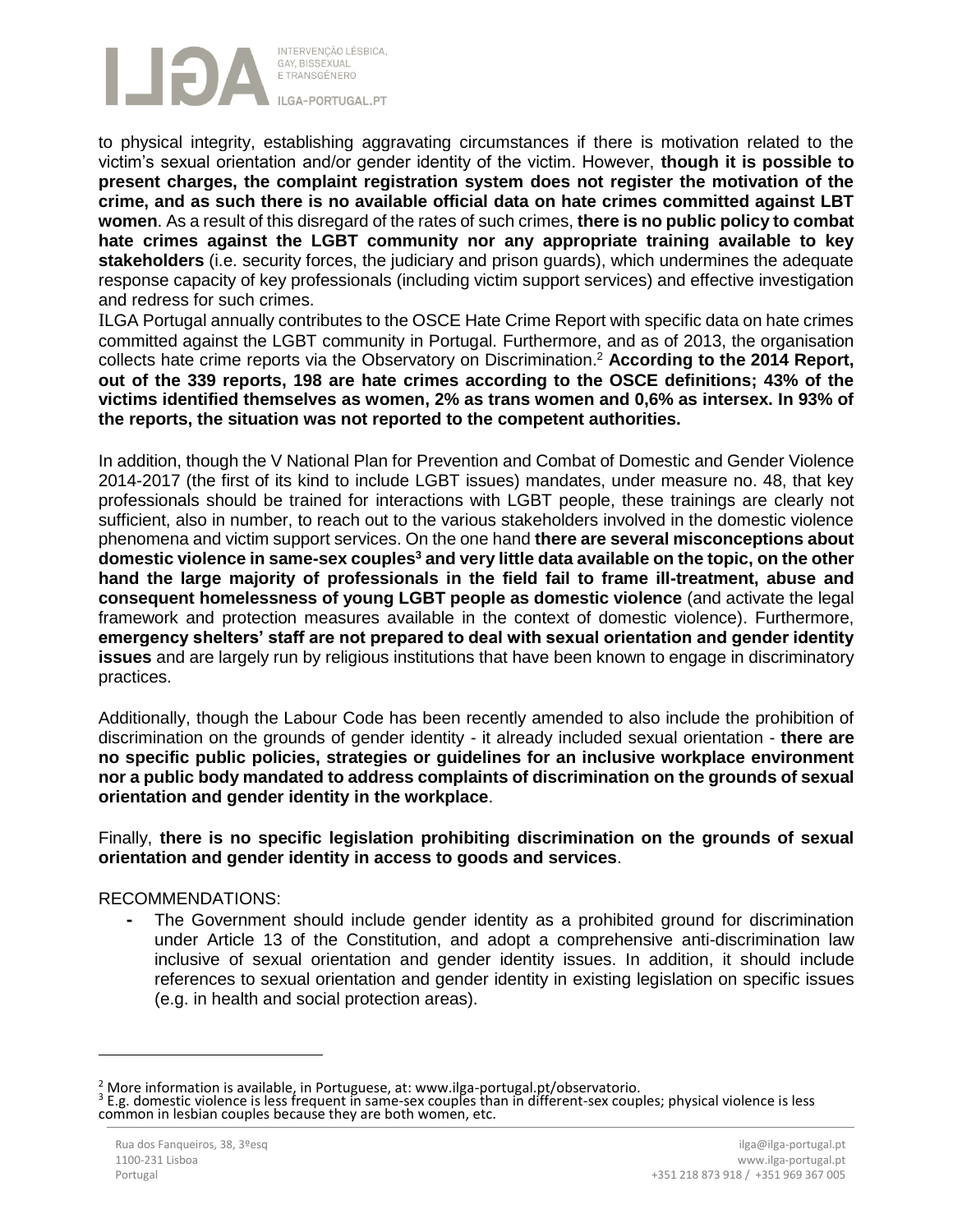

**-** In the context of crimes committed against LGBT persons, the Government should: equip emergency shelters structures to accommodate LGB women and girl victims of crimes, including domestic violence; review the complaints registration system to enable the collection of crimes bias motivation and collect official data on hate crimes against LGBT persons; collect data and encourage research on domestic violence in same-sex couples and against LGBT young people and include sexual orientation and gender identity issues in the mandatory training curricula of key stakeholders (e.g. civil servants, law enforcement personnel, victims support services, health and education professionals).

## **Education**

## OVERVIEW and CHALLENGES

The Law for Sexual Education in Schools, enacted in 2009, includes sexual orientation as a subject be considered for inclusion included in school programmes. **The law does not include gender identity issues.** This same legislation leaves way for each school, and even class, to decide on the contents to be lectured under the sex education programme. Furthermore, in a separate legal instrument that provides more information on the contents and procedures pertaining this Law, **all possible topics to be lectured are listed in accordance to an adequate educational level, except sexual orientation which is not mentioned**. In fact, **this results in very few schools actually offering the subject and even fewer including topics on sexual orientation.**

Furthermore, in 2012 the Student's Statute entered into force, prohibiting any person in the school environment to discriminate and/or be discriminated also on the grounds of sexual orientation and gender identity. Notwithstanding, **homophobic and transphobic bullying is a widespread reality in the school context and there are no specific education strategies or public policies designed to prevent and address such a phenomena**.

#### RECOMMENDATIONS:

- **-** The Government should review the Sexual Education legislation to ensure that the course is a requirement in all schools (and at all educational levels), and guarantee that sexual orientation and gender identity issues are specifically mentioned as topics that must be included in such courses;
- **-** The Government should adopt a comprehensive public policy to combat discrimination and violence on the grounds of sexual orientation and gender identity issues in education.

## **Employment**

#### OVERVIEW and CHALLENGES

In April 2015 the Labour Code was amended to also include gender identity as a prohibited ground for discrimination - sexual orientation was already foreseen. Despite this significant progress, **there are no specific employment programmes designed to encourage the integration of trans persons in the workplace nor are there any public policy or guidelines encouraging employers to adopt inclusive codes of conduct or to promote an equality strategy**.

#### RECOMMENDATION: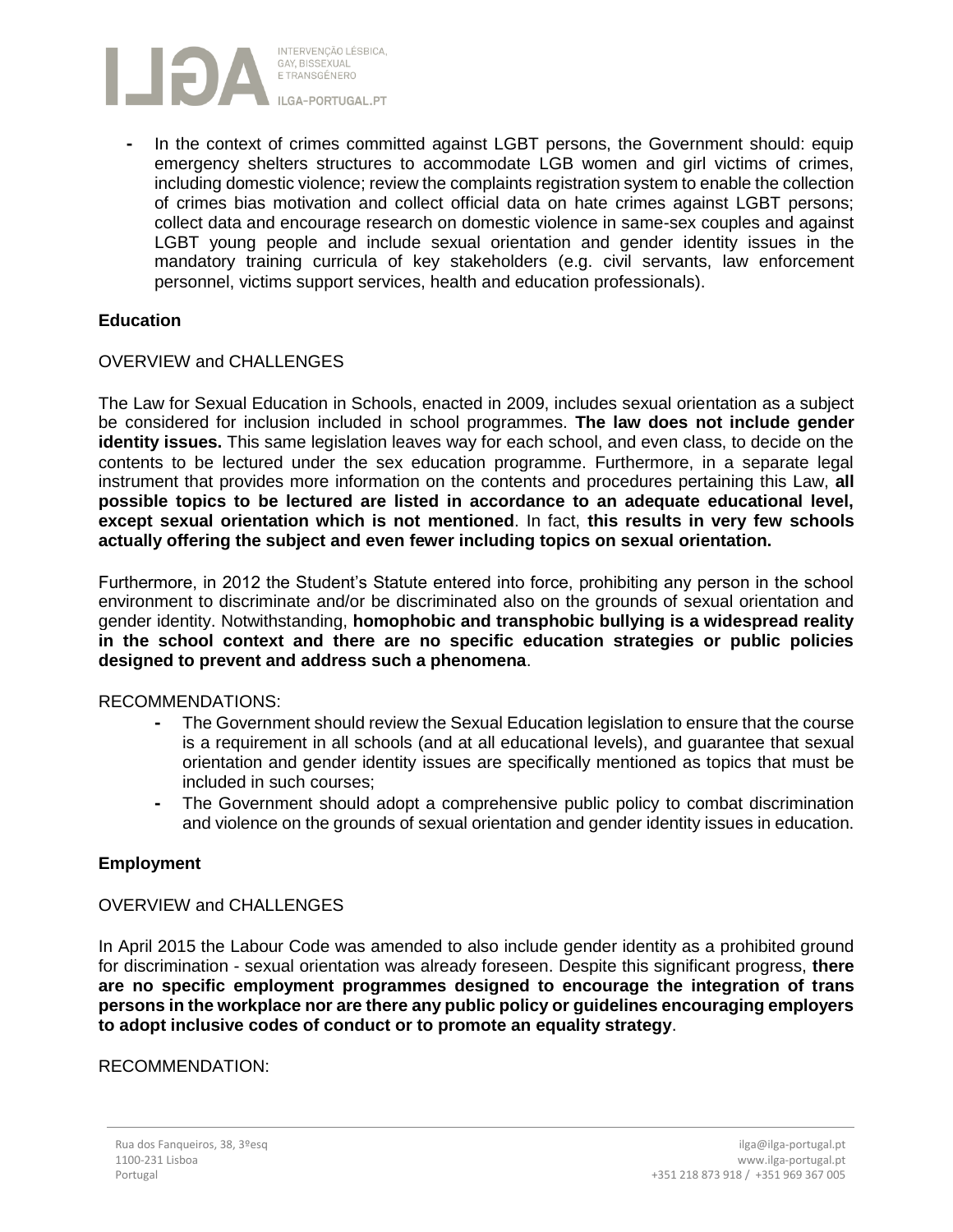

**-** The Government should adopt an inclusive public policy and encourage private employers to design strategies to combat discrimination and harassment on the grounds of sexual orientation and gender identity in the workplace.

#### **Health**

#### OVERVIEW and CHALLENGES

Legal gender recognition is possible in Portugal as of March 2011 upon presentation of a diagnosis report of a gender identity disorder. Despite the fact that this law does not mention who is competent or not to diagnose this disorder, **a list of 'competent' clinical professionals to authorise this report has been developed and disseminated through civil registries.** This clearly counters Law n.º 7/2011, as it **limits the patient's free choice of medical practitioners and imposes greater distress on trans people**, further delaying their gender identity to be recognised by law. In addition, there are also **records of difficulties encountered in Portuguese external representation offices<sup>4</sup> due to staff's reluctance to abide by this law**.

Furthermore, Portugal, to our knowledge, is the only country where **the Portuguese Medical Association holds a gatekeeping role in analysing each trans person's eligibility to access genital surgeries<sup>5</sup>** in clear contravention of existing international guidelines in this area. Additionally t**here are no assurances of the expertise of health professionals selected to perform gender reassignment-related surgeries.**

**Regarding intersex people there is an absolute void of medical guidance on procedures and no information if surgeries are performed at birth** or if an intersex child gives full consent prior to any surgery being performed. Medical professionals do have sufficient information or knowledge of issues of bodily diversity and so are unable to provide support and information to parents of intersex children.

Moreover, **there is a lack of appropriate knowledge, specific training and awareness raising of health professionals** in Portugal in the area of sexual orientation and gender identity issues, thus leaving LGBT patients with ill-prepared professionals who are not aware of specific medical needs. According to recent research conducted by ILGA Portugal, <sup>6</sup> around 80% of the health professionals presume that their patients are heterosexuals, thus **not questioning their patients about their sexual orientation, possible risk behaviours and not providing adequate guidance or treatment.** Furthermore, 11% of the study's respondents mentioned that they have met **mental health professionals who have suggested they can cure their sexual orientation.** 

Finally, in 2015, via a public citizen's initiative that reached Parliament, the **abortion law** decriminalised in 2007 after a referendum - was **revised to include compulsory psychological and social assessment prior to an abortion intervention and to eliminate the public knowledge of**

 $\overline{a}$ 

<sup>4</sup> I.e. Embassies and Consulates.

<sup>&</sup>lt;sup>5</sup> In final stages of the clinical process, trans people who want to proceed to genital surgeries have to submit two clinical reports (made by two independent multidisciplinary teams) to the Portuguese Medical Association The work group in the PMA responsible for approving the genital surgeries may take until one year to give a final answer. Furthermore, because Portugal is a small country, the group is constituted by some of the same clinicians who made the two initial clinical reports. The need of this gatekeeping function of the PMA is not written in any official document, but it is an

institutionalised procedure. 6 *Saúde em Igualdade. Pelo acesso a cuidados de saúde adequados e competentes para pessoas lésbicas, gays, bissexuais e trans*, Associação ILGA Portugal. Available, in Portuguese, at: http://www.ilgaeurope.org/sites/default/files/Attachments/portugal\_0.pdf